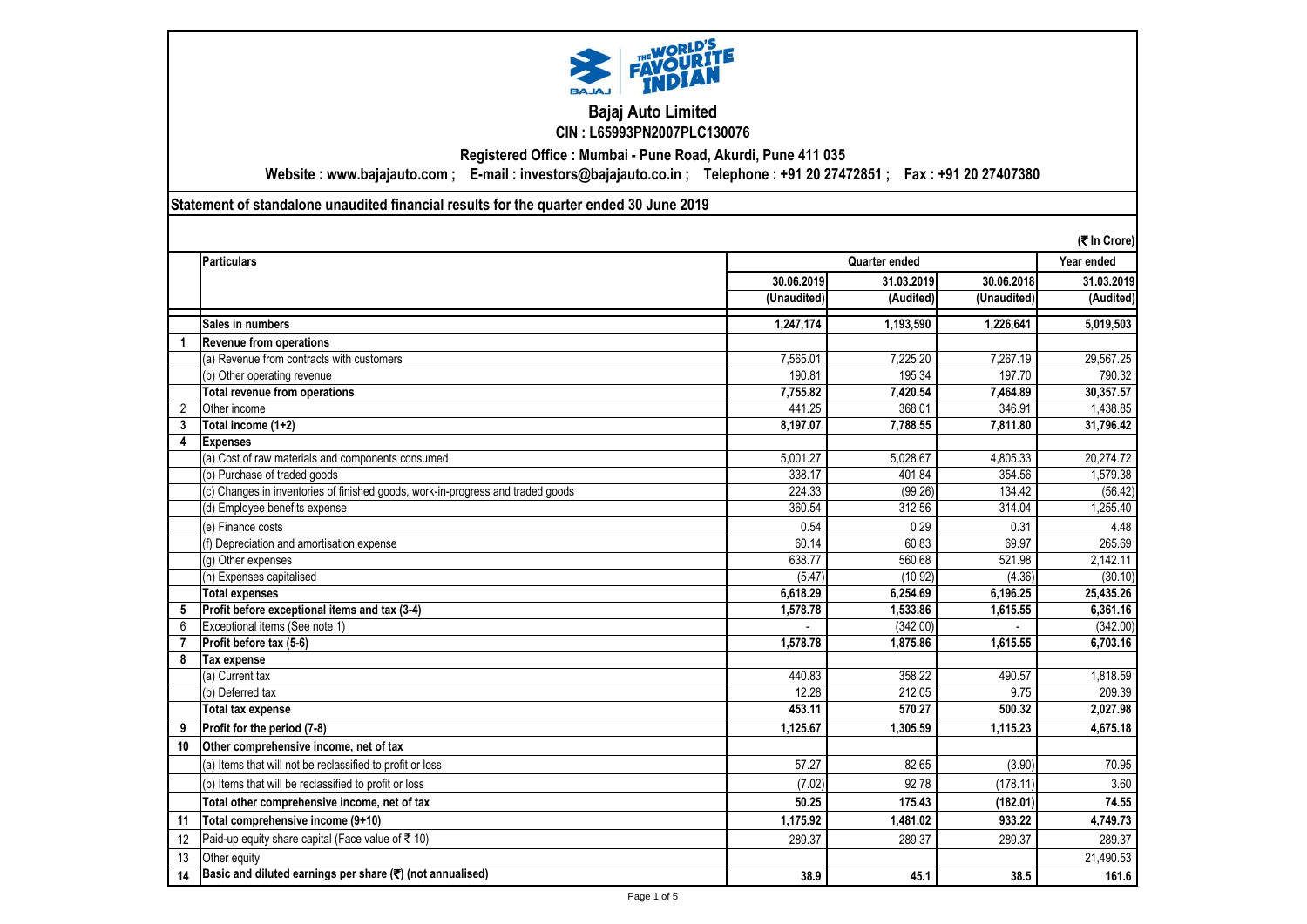# **Notes :**

1 The Company, during the year ended 31 March 2015, had expensed off the payments made towards deposit of 'National Calamity Contingent Duty' (NCCD) and applicable education cess and secondary and higher education cess thereon, together with interest and penalty amounting to  $\bar{\tau}$  342.00 crore for the period from 1 April 2007 to 30 September 2014, pursuant to an order from the Honourable High Court of Uttarakhand on 9 October 2014 that the levy of NCCD is out of the purview of exemptions granted to the Company under the scheme of incentives for industries in certain identified growth areas in Uttarakhand.

In the previous year, pursuant to a special leave petition filed by the Company, the Honourable Supreme Court vide its judgement dtd. 27 March 2019 has held that the Company is not liable to pay NCCD, education cess and secondary and higher education cess; and set aside the orders of Division Bench of Nainital High Court and quashed the show cause notices. The Company has accordingly reversed the charge of  $\bar{\tau}$  342.00 crore as an exceptional item in 2018-19; and has disclosed the corresponding amount in the Balance Sheet as "Deposits receivable from the Government".

- 2 Figures for previous year / period have been regrouped wherever necessary.
- 3 The above results have been reviewed by the Audit Committee, approved by the Board of Directors in the meeting held on 26 July 2019 and subjected to a limited review by the statutory auditors.

**By order of the Board of Directors For Bajaj Auto Limited**

| Pune               | Rahul Bajaj |
|--------------------|-------------|
| Date: 26 July 2019 | Chairman    |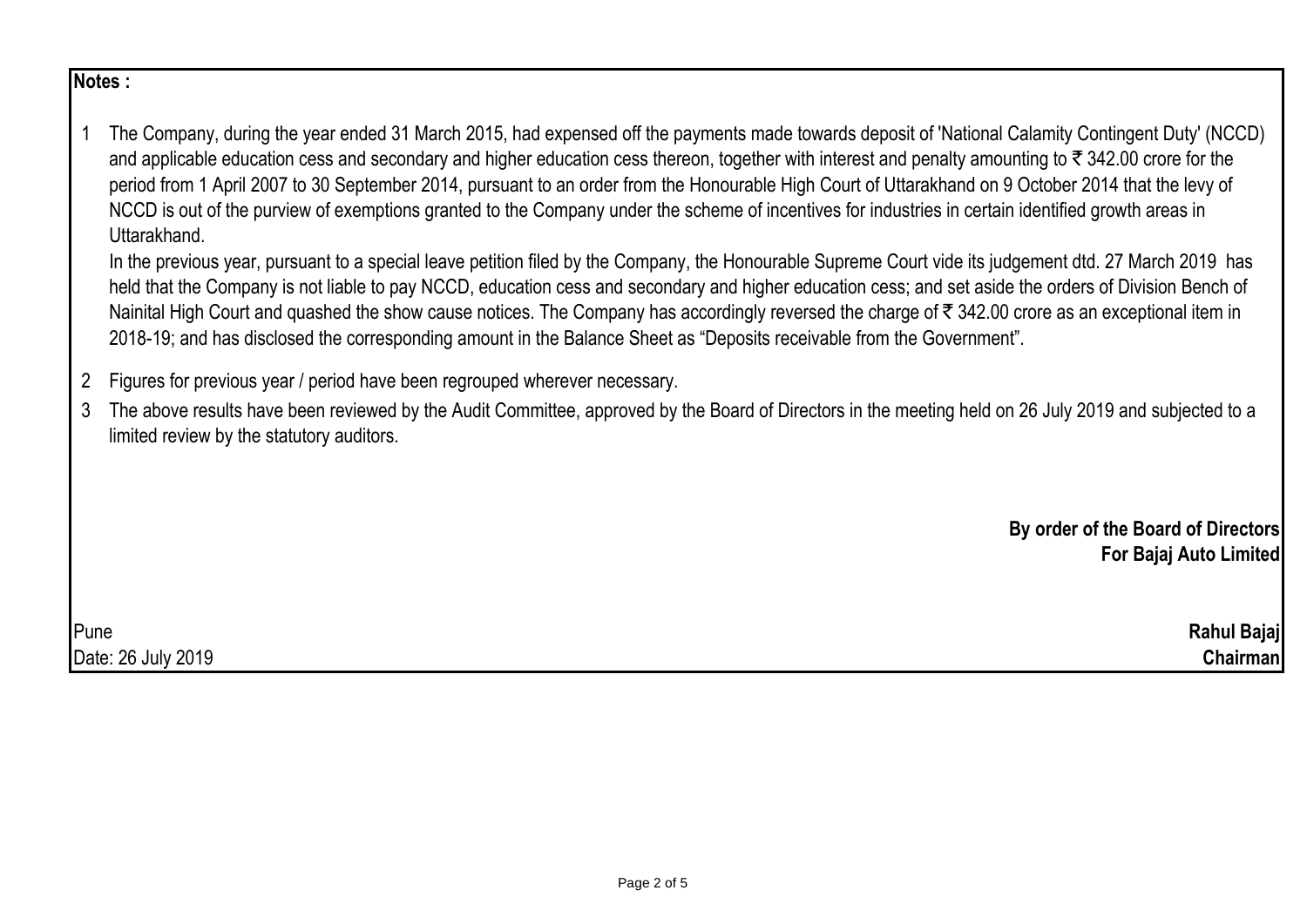

#### **Bajaj Auto Limited CIN : L65993PN2007PLC130076**

**Registered Office : Mumbai - Pune Road, Akurdi, Pune 411 035**

**Website : www.bajajauto.com ; E-mail : investors@bajajauto.co.in ; Telephone : +91 20 27472851 ; Fax : +91 20 27407380**

#### **Statement of consolidated unaudited financial results for the quarter ended 30 June 2019**

|                         |                                                                                 |                  |                             |                    | (そ In Crore)         |  |
|-------------------------|---------------------------------------------------------------------------------|------------------|-----------------------------|--------------------|----------------------|--|
|                         | <b>Particulars</b>                                                              |                  | Quarter ended               |                    | Year ended           |  |
|                         |                                                                                 | 30.06.2019       | 31.03.2019                  | 30.06.2018         | 31.03.2019           |  |
|                         |                                                                                 | (Unaudited)      | (Audited)                   | (Unaudited)        | (Audited)            |  |
|                         | <b>Revenue from operations</b>                                                  |                  |                             |                    |                      |  |
|                         | (a) Revenue from contracts with customers                                       | 7,565.01         | 7,225.20                    | 7,267.19           | 29,567.25            |  |
|                         | (b) Other operating revenue                                                     | 190.81           | 195.34                      | 197.70             | 790.32               |  |
|                         | Total revenue from operations                                                   | 7,755.82         | 7,420.54                    | 7,464.89           | 30,357.57            |  |
| $\overline{2}$          | Other income                                                                    | 337.45           | 368.07                      | 252.55             | 1,344.55             |  |
| 3                       | Total income (1+2)                                                              | 8.093.27         | 7.788.61                    | 7,717.44           | 31,702.12            |  |
| $\overline{\mathbf{4}}$ | <b>Expenses</b>                                                                 |                  |                             |                    |                      |  |
|                         | (a) Cost of raw materials and components consumed                               | 5,001.27         | 5,028.67                    | 4,805.33           | 20,274.72            |  |
|                         | (b) Purchase of traded goods                                                    | 338.17           | 401.84                      | 354.56             | 1,579.38             |  |
|                         | (c) Changes in inventories of finished goods, work-in-progress and traded goods | 224.33           | (99.26)                     | 134.42             | (56.42)              |  |
|                         | (d) Employee benefits expense                                                   | 360.91           | 312.83                      | 314.35             | 1,256.89             |  |
|                         | (e) Finance costs                                                               | 0.54             | 0.29                        | 0.31               | 4.48                 |  |
|                         | (f) Depreciation and amortisation expense                                       | 60.14            | 60.83                       | 69.97              | 265.69               |  |
|                         | (g) Other expenses                                                              | 639.49<br>(5.47) | 561.01<br>(10.92)           | 522.62             | 2,143.65             |  |
|                         | (h) Expenses capitalised<br><b>Total expenses</b>                               | 6,619.38         | 6,255.29                    | (4.36)<br>6,197.20 | (30.10)<br>25,438.29 |  |
| 5                       | Share of profits of associate                                                   | (8.62)           | 103.44                      | 21.85              | 349.75               |  |
| 6                       | Profit before exceptional items and tax (3-4+5)                                 | 1,465.27         | 1,636.76                    | 1,542.09           | 6,613.58             |  |
| $\overline{7}$          | Exceptional items (See note 2)                                                  |                  | (342.00)                    |                    | (342.00)             |  |
| 8                       | Profit before tax (6-7)                                                         | 1,465.27         | 1,978.76                    | 1,542.09           | 6,955.58             |  |
| 9                       | <b>Tax expense</b>                                                              |                  |                             |                    |                      |  |
|                         | (a) Current tax                                                                 | 440.83           | 358.22                      | 490.57             | 1,818.59             |  |
|                         | (b) Deferred tax                                                                | 12.28            | 212.05                      | 9.75               | 209.39               |  |
|                         | <b>Total tax expense</b>                                                        | 453.11           | 570.27                      | 500.32             | 2,027.98             |  |
| 10                      | Profit after tax (8-9)                                                          | 1,012.16         | 1,408.49                    | 1,041.77           | 4,927.60             |  |
| 11                      | Profit attributable to non-controlling interest                                 | (0.01)           |                             | (0.01)             | (0.01)               |  |
| 12                      | Profit for the period (10-11)                                                   | 1.012.17         | 1.408.49                    | 1,041.78           | 4,927.61             |  |
| 13                      | Other comprehensive income, net of tax                                          |                  |                             |                    |                      |  |
|                         | (a) Items that will not be reclassified to profit or loss                       | 57.27            | 79.54                       | (3.90)             | 67.84                |  |
|                         | (b) Items that will be reclassified to profit or loss                           | 12.49            | 19.77                       | (203.87)           | (113.19)             |  |
|                         | Total other comprehensive income, net of tax                                    | 69.76            | 99.31                       | (207.77)           | (45.35)              |  |
| 14                      | Total comprehensive income (12+13)                                              | 1,081.93         | 1,507.80                    | 834.01             | 4,882.26             |  |
|                         |                                                                                 |                  |                             |                    |                      |  |
| 15                      | Profit attributable to:                                                         |                  |                             |                    |                      |  |
|                         | Owners of the company                                                           | 1,012.17         | 1,408.49                    | 1,041.78           | 4,927.61             |  |
|                         | Non-controlling interests                                                       | (0.01)           | $\overline{a}$              | (0.01)             | (0.01)               |  |
| 16                      | Total comprehensive income attributable to:                                     |                  |                             |                    |                      |  |
|                         | Owners of the company                                                           | 1,081.93         | 1,507.80                    | 834.01             | 4,882.26             |  |
|                         | Non-controlling interests                                                       | (0.01)           | $\mathcal{L}^{\mathcal{L}}$ | (0.01)             | (0.01)               |  |
|                         |                                                                                 |                  |                             |                    |                      |  |
| 17                      | Paid-up equity share capital (Face value of ₹ 10)                               | 289.37           | 289.37                      | 289.37             | 289.37               |  |
| 18                      | Other equity                                                                    |                  |                             |                    | 22,944.44            |  |
| 19                      | Basic and diluted earnings per share (₹) (not annualised)                       | 35.0             | 48.7                        | 36.0               | 170.3                |  |
|                         |                                                                                 |                  |                             |                    |                      |  |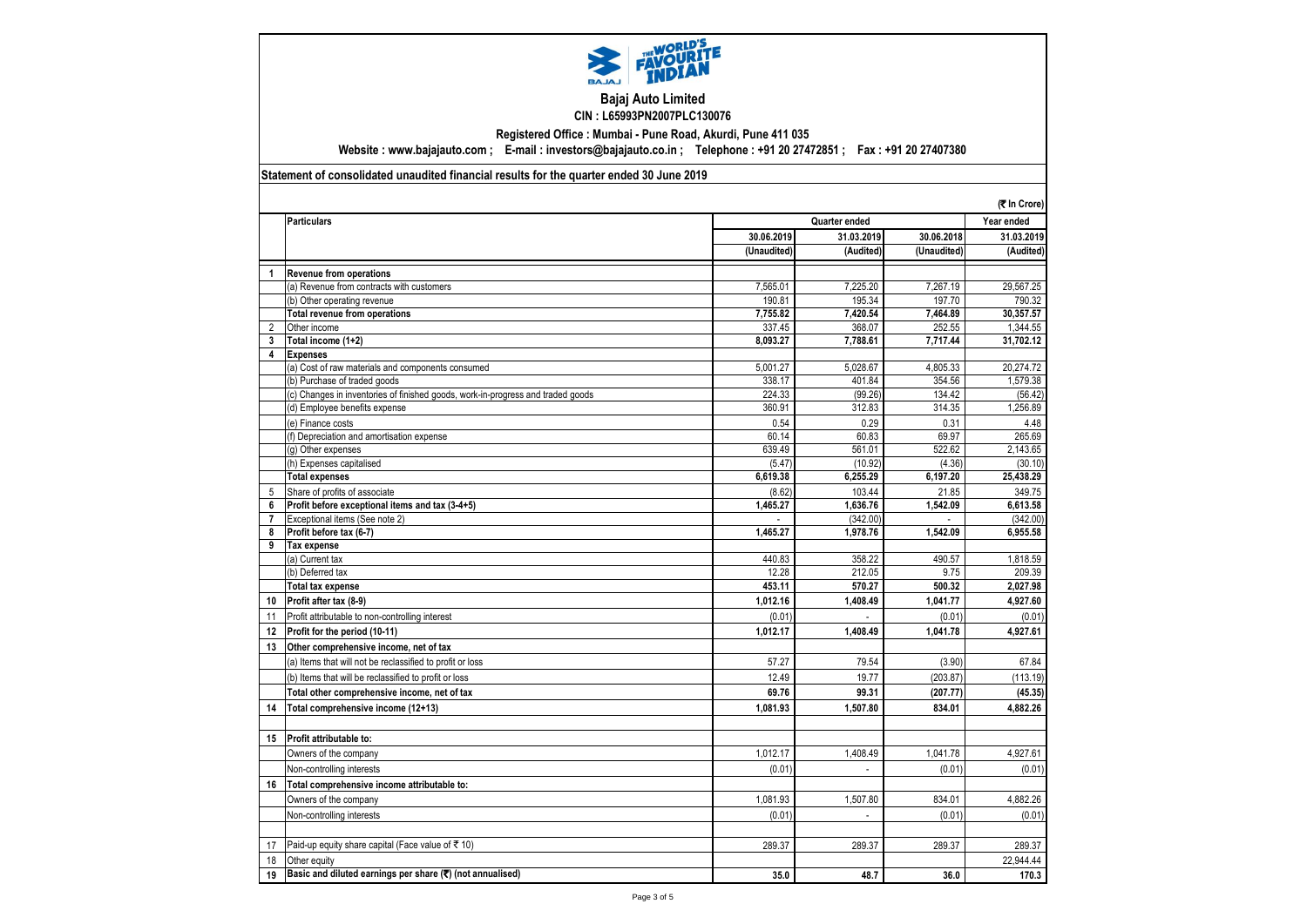| Segment-wise revenue, results and capital employed (consolidated)<br>(そ In Crore) |                                             |                          |            |             |            |  |
|-----------------------------------------------------------------------------------|---------------------------------------------|--------------------------|------------|-------------|------------|--|
|                                                                                   | <b>Particulars</b>                          | <b>Quarter ended</b>     |            |             | Year ended |  |
|                                                                                   |                                             | 30.06.2019               | 31.03.2019 | 30.06.2018  | 31.03.2019 |  |
|                                                                                   |                                             | $\overline{(Unaudited)}$ | (Audited)  | (Unaudited) | (Audited)  |  |
| $\mathbf{1}$                                                                      | <b>Segment revenue</b>                      |                          |            |             |            |  |
|                                                                                   | Automotive                                  | 7,756.06                 | 7,425.15   | 7,475.74    | 30,436.82  |  |
|                                                                                   | Investments                                 | 337.21                   | 363.46     | 241.70      | 1,265.30   |  |
|                                                                                   | <b>Total</b>                                | 8,093.27                 | 7,788.61   | 7,717.44    | 31,702.12  |  |
| $\overline{2}$                                                                    | Segment profit before tax and finance costs |                          |            |             |            |  |
|                                                                                   | Automotive                                  | 1,129.35                 | 1,616.26   | 1,301.39    | 5,697.47   |  |
|                                                                                   | Investments                                 | 336.46                   | 362.79     | 241.01      | 1,262.59   |  |
|                                                                                   | <b>Total</b>                                | 1,465.81                 | 1,979.05   | 1,542.40    | 6,960.06   |  |
|                                                                                   | Less: Finance costs                         | 0.54                     | 0.29       | 0.31        | 4.48       |  |
|                                                                                   | Total profit before tax                     | 1,465.27                 | 1,978.76   | 1,542.09    | 6,955.58   |  |
| $\mathbf{3}$                                                                      | <b>Capital employed</b>                     |                          |            |             |            |  |
|                                                                                   | <b>Segment assets</b>                       |                          |            |             |            |  |
|                                                                                   | Automotive                                  | 9,407.26                 | 9,903.53   | 8,427.67    | 9,903.53   |  |
|                                                                                   | Investments                                 | 19,587.79                | 18,346.47  | 17,743.19   | 18,346.47  |  |
|                                                                                   | <b>Unallocable</b>                          | 398.18                   | 584.41     | 192.93      | 584.41     |  |
|                                                                                   | Sub-total                                   | 29,393.23                | 28,834.41  | 26,363.79   | 28,834.41  |  |
|                                                                                   | <b>Segment liabilities</b>                  |                          |            |             |            |  |
|                                                                                   | Automotive                                  | 4,332.68                 | 4,871.07   | 4,683.82    | 4,871.07   |  |
|                                                                                   | Investments                                 |                          |            |             |            |  |
|                                                                                   | <b>Unallocable</b>                          | 15.74                    | 15.74      | 15.74       | 15.74      |  |
|                                                                                   | Sub-total                                   | 4,348.42                 | 4,886.81   | 4,699.56    | 4,886.81   |  |
|                                                                                   | <b>Capital employed</b>                     |                          |            |             |            |  |
|                                                                                   | Automotive                                  | 5,074.58                 | 5,032.46   | 3,743.85    | 5,032.46   |  |
|                                                                                   | Investments                                 | 19,587.79                | 18,346.47  | 17,743.19   | 18,346.47  |  |
|                                                                                   | Unallocable                                 | 382.44                   | 568.67     | 177.19      | 568.67     |  |
|                                                                                   | <b>Total</b>                                | 25,044.81                | 23,947.60  | 21,664.23   | 23,947.60  |  |